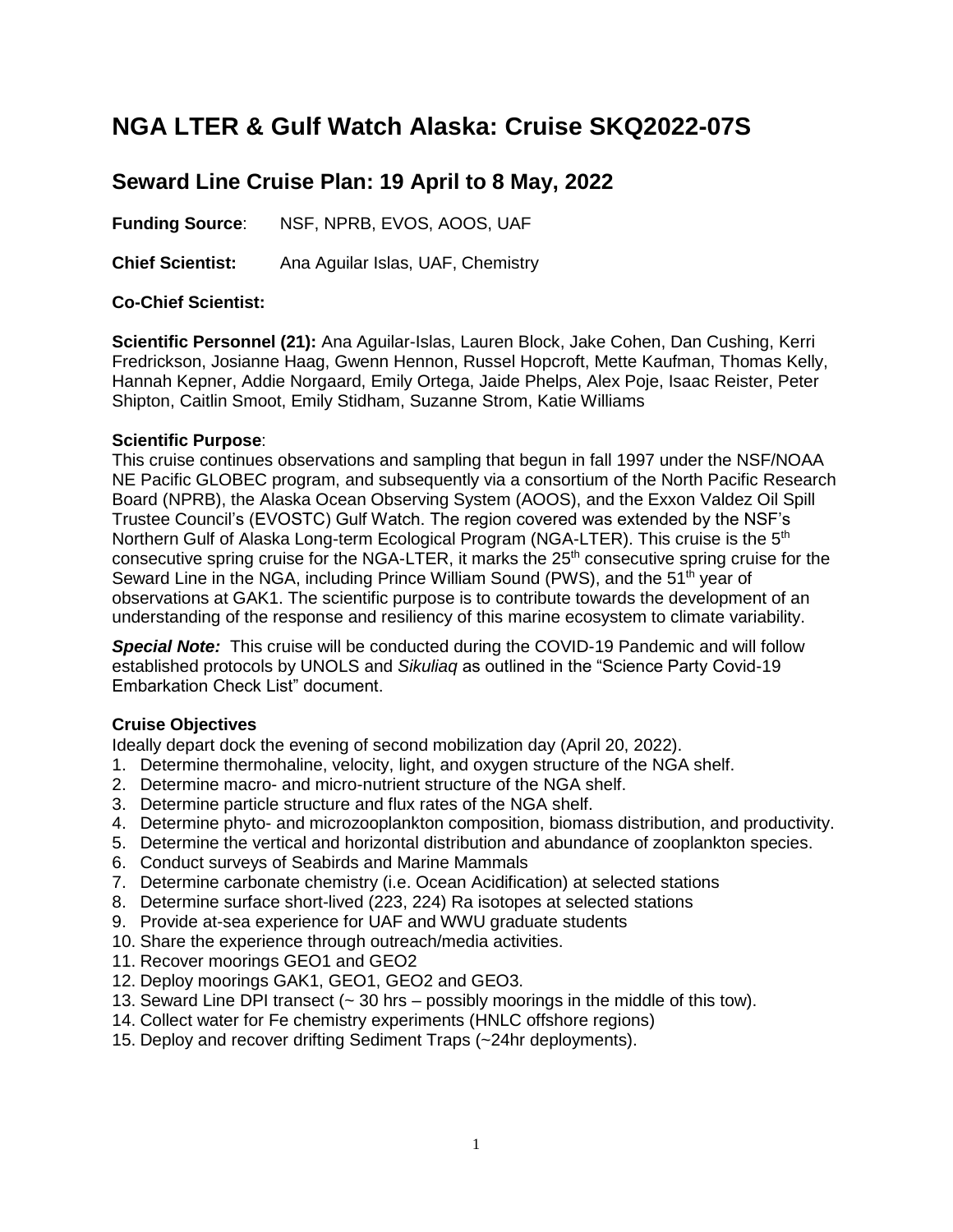### **Data Gathering**

The overall approach of the cruise is to occupy the Seward Line, Kodiak Line and Middleton Line transects across the shelf and a string of stations within western PWS. Operations are generally divided into distinct day and night tasks, thus requiring each station to be occupied twice. This structure avoids each discipline needing to supply 2 shifts of scientists and ensures all organisms – especially larger diel-migrating zooplankton – are captured with minimal time-ofday bias. During each morning we will typically occupy a selected "intensive" station that involves a greater number and range of collections than the other stations occupied that day. Station profiles are supplemented by underway measurements.

### *DAYTIME ACTIVITIES:*

- 1. Occupy the various hydrographic stations (no "intermediate" stations on cruises with the DPI) and collect vertical CTD-fluorescence-PAR-nitrate-oxygen and particle profiles
- 2. Collect from the ship's rosette system discrete bottle samples at these stations for nutrients, chlorophyll and microzooplankton. Chlorophyll Size Fractionation (20 µm) will be done at all whole numbered Seward Line and most other stations. Macronutrients samples will be prefiltered prior to freezing. Chlorophyll will be extracted on fresh filters without freezing. DNA sampling.
- 3. Collect dissolved carbonate chemistry samples (265) along all three lines (GAK, KOD, MID) and PWS from bottle casts at selected stations and depths.
- 4. Collect samples for molecular microbial analysis along all three lines (GAK, KOD, MID) and PWS from bottle casts at selected stations and depths.
- 5. Collect oxygen samples at selected depths from all CTD bottle stations. Analysis will be carried out onboard
- 6. At intensive stations an additional CTD cast will collect water to be used for primary production incubations and gas samples.
- 7. Two daily trace-metal clean CTD cast will also be undertaken, one at the intensive station, and one at another selected station. (GAK 1, 3, 5, 7, 9, 11, 13, 15; MID 2, 5, 8, 10; KOD 2, 5, 8, 10; and PWS 2 and IB 1)
- 8. To complete the TM CTD cast, the Fe-fish will be deployed from the starboard crane as the ship departs from (or arrives to) the station. The Fe-fish will not be deployed in-between all stations as in other cruises
- 9. CalVet Net casts will be deployed from the starboard crane (CalVet frame has 4 nets) after most of the CTD casts to 100m. (NO CALVETs at the "i" stations).
- 10. At intensive stations there will be an extra Calvet collection, and along the Seward Line plus PWS2 there will be a vertical deployment of the 150 µm Multinet to 200m. Some of this material will be used for live sorting as well as post-cruise molecular analysis.
- 11. We will do one deep tandem vertical 150- µm Multinet tow (to maximum 1200 m) near the end of the Seward Line and one at PWS2 (800m). This normally happens during days but may be done at night in conjunction with Multinet work at those stations if time permits.
- 12. We will deploy drifting sediment traps at a subset of the intensive stations, the number to be determined by how they fit into daily logistics (6 to 8). Traps will ideally be deployed for 24 (or 48) hrs as time permits.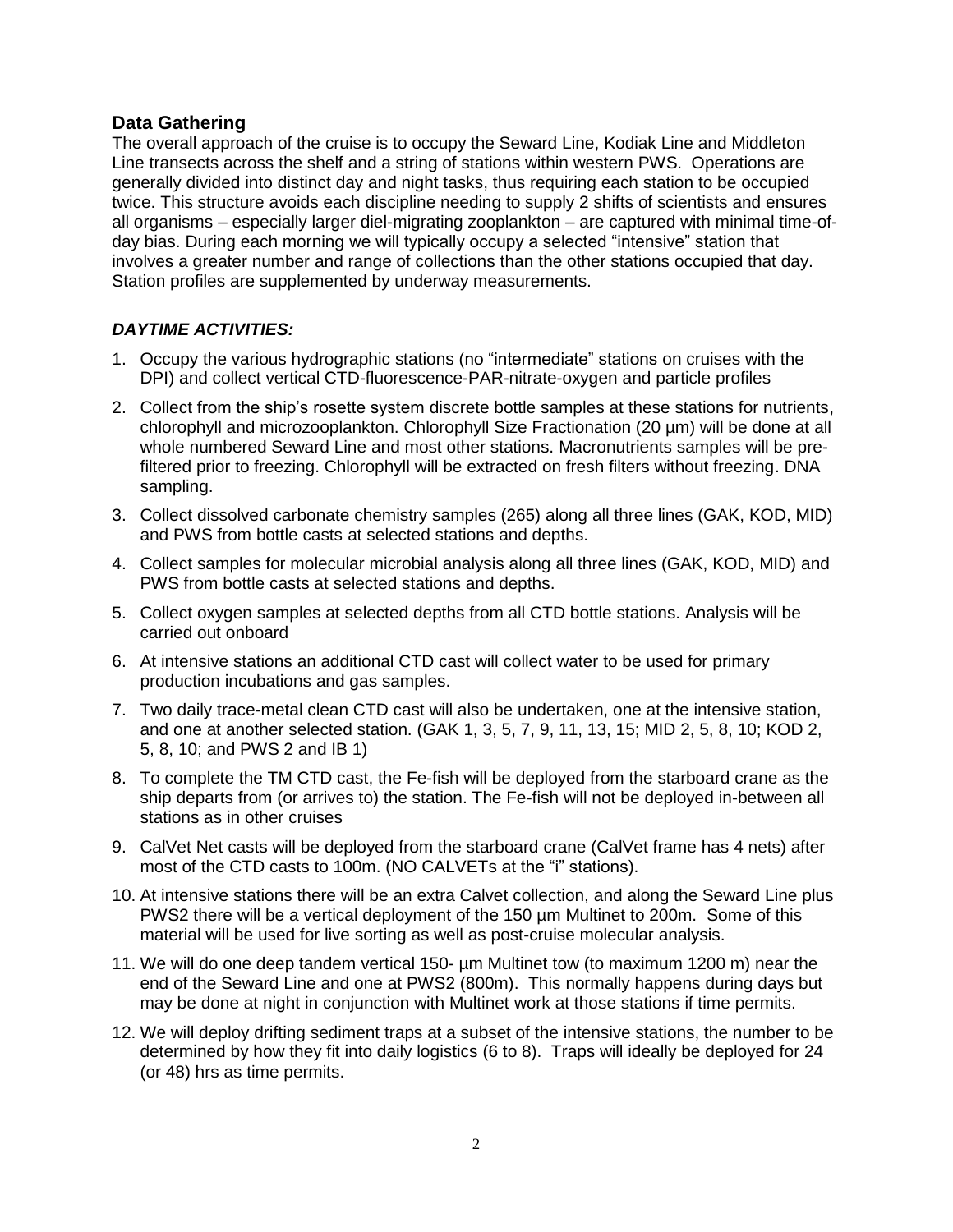- 13. We will deploy 3 moorings and recover 2 at the GEO site (near GAK6i), and will deploy 1 mooring and recover 1 mooring at GAK 1
- 14. At intensive stations surface water collection for Ra isotopes will accomplished using a submersible pump deployed from the port side. Water will be collected on large plastic containers attached to the railing. Alternatively, if possible water will be collected from the underway clean seawater tap in the wet lab.
- 15. Seabird and mammal observations from the Bridge.

### *NIGHTTIME ACTIVITIES:*

- 1. A towed 505-µm Multinet will be used to collected depth-stratified samples along the Seward Line, and at selected PWS Stations to 200m. (A multinet will be available as backup). Potentially an additional bongo at each station for NOAA samples.
- 2. On the Middleton and Kodiak Lines bongo net collections to 200 m. We hope to complete bongo nets along the Seward Line, dependent upon logistics.
- 3. Multinet tows may occur during the night shift as time permits (see #11 above).
- 4. A second 505- µm Multinet tow occurs at intensive station along the Seward Line and in PWS.

### **Estimated duration and sampling timing needs**

In general, we estimate 1.5 days for PWS and 5 days for the Seward Line, and two days for each of the Middleton and Kodiak transects. We allocate 30 hrs for the DPI tow and 16 hours for the mooring activities. It is important that all Multinet collections (with the exception of those to 600m) be completed during darkness to allow comparison to prior years. We anticipate that 4-5 Multinets and/or Bongos can be conducted per night: sampling starts just after dusk and stops just before dawn, and can be extended slightly when overcast. There is always typically a greater period of light available than of darkness, so execution of daytime stations and activities are designed around being in position to commence night sampling as soon as it is sufficiently dark. Intensive stations must happen before noon. Sediment traps are flexible in their deployment timing

### **Sampling personnel requirements and sample protocol overview**

- **CTD:** winch operator, martech (launch and recovery), 30m/min in upper 100m, 60m/min below 100m. Depending on schedule, casts may be limited to 1000m at deep-sea stations.
- **DPI:** Stern A-frame and winch operator, 2 scientists for launch & recovery. 1-2 scientists to communicate with bridge during towing operations. Sikuliaq's winch#1 with 0.322 EO cable will be used for towing the DPI. Ship speed 6 kts through water.
- **TMC CTD:** Crain operator, 2 scientists (launch and recovery and winch operation), 30m/min in upper 100m, 60m/min below 100m. Casts are limited to 1000m at deep-sea stations.
- **TMC towfish:** Crain operator, 2 scientist for launch and recovery (~15-20 min), A deck person to communicate with the bridge/science to ensure sample is collected as close to station as possible. Ship speed 3 kts through water. Arriving or departing fish at stations with TMC CTD.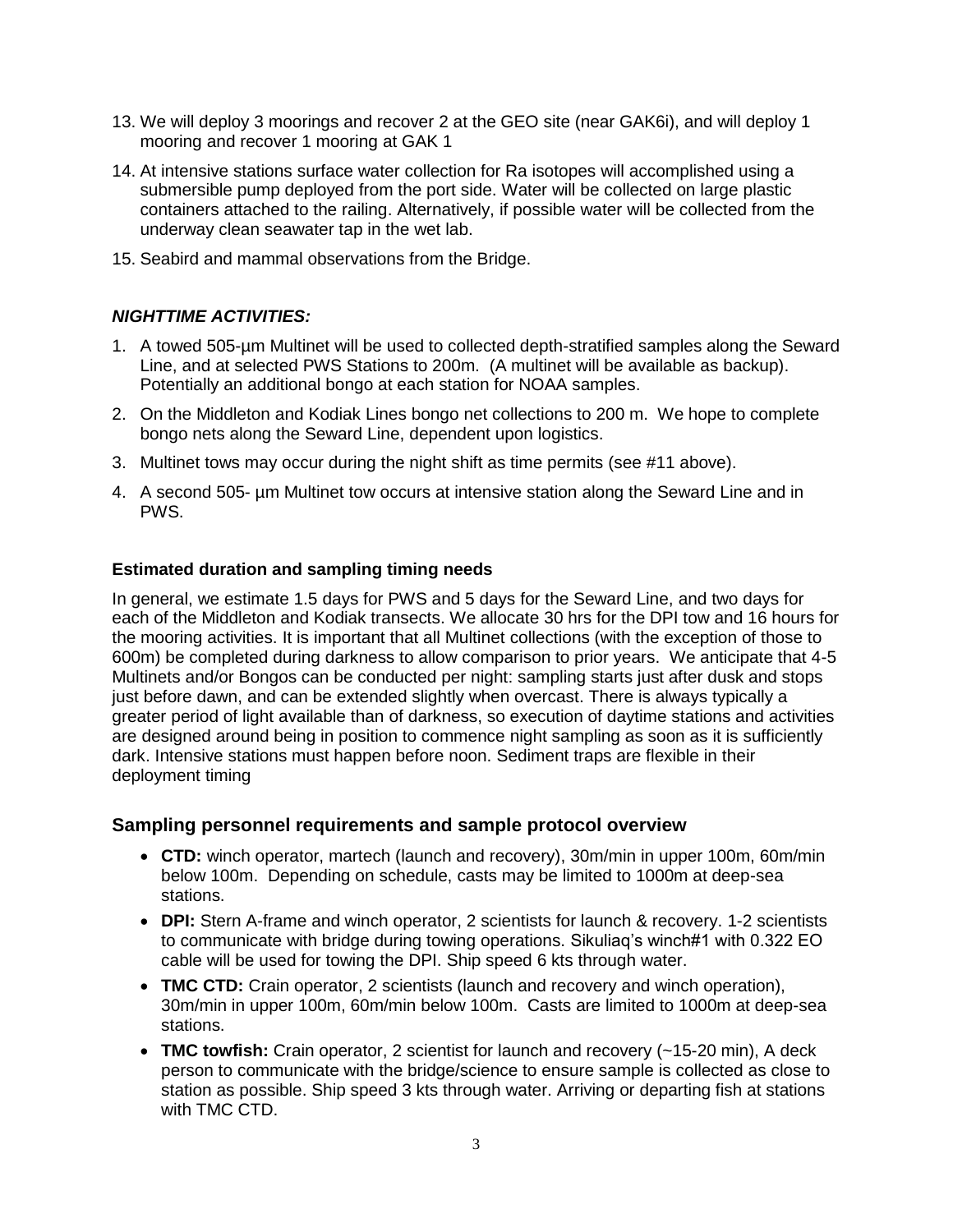- **Multinet & Bongo:** winch operator, 2-3 scientists (launch, recovery, wash-down, re-cock) – Ship speed: 2 knots, Wire speed: ~1 m/sec down, 0.5-1m/sec up (typically 30-40min per deployment). Stern A-frame deployment. Maximum depth on tows 200m. 0.322 EO cable (same as used for DPI). Both systems will have depth transducers to ensure we get close to, but not on the bottom when depths are less than 200m.
- **Calvets & Ring nets:** winch operator, 1-2 scientists (launch, recovery, wash-down) Ship speed: station keeping, Wire speed: ~1 m/sec for Calvet, 0.5m/sec for Ring net (10 min/cast)**.**
- **Submergible pump for Ra sampling:** 1 deck person, 1 scientist to deploy and retrieve the pump
- **Acoustics:** Martech support for acoustics setup. We will trigger acoustics from the Ksync system to provide an interference-free time interval for each ping type. Over shallow waters (< 1000 m depth) all acoustic instruments can be run simultaneously. In deep water (>1000 m depth) we have two modes of operation. In "night operations mode" we secure the EM302 multibeam during night station work and operate only the ADCP and EK-60 so as to have concurrent acoustics data alongside the nighttime trawl operations. In "day operations mode" we will secure the EK-60 and run the EM-302 so as to map the seafloor along our trackline. As time allows, regions previously unmapped by multibeam acoustics should be preferentially selected for ship routes in order to map uncharted areas of the seafloor.
- **Drifting Sediment Traps:** 1 person to operate the TSE spooler, 2 scientists for deployment/recovery of equipment, 1 person (deck crew) for A-frame operation. Recovery via grapple hook on starboard side. Total length of line (top to bottom) is  $\sim$  200 m. Operational time required is approximately 30 minutes for recovery or deployment.
- **Moorings:** Prior to mooring operations the mooring lead (Shipton) will meet with the Chief Scientist, Captain, Mar Techs, Bosun and Bridge crew to assess risk factors and clarify the plan for recoveries and deployments. The deck crew, marine tech and 2-3 scientist for deployment/recovery. Moorings GAK1, GEO1 and GEO3 are deployed anchor-last using the A-frame. Mooring GEO2 is deployed anchor-first using the A-frame and TSE spooler. When deploying anchor-last, we request that the "anchor release" command be communicated to the deck crew from the bridge when the transom of Sikuliaq is 20 meters past the target deployment coordinates. These moorings have a lay-back of about 20 m so this will allow the anchor to settle very close to the target location. Moorings to be recovered: GAK1, GEO1, GEO2; moorings to be deployed: GAK1, GEO1, GEO2 and GEO3 (See attached deployment sheets below.)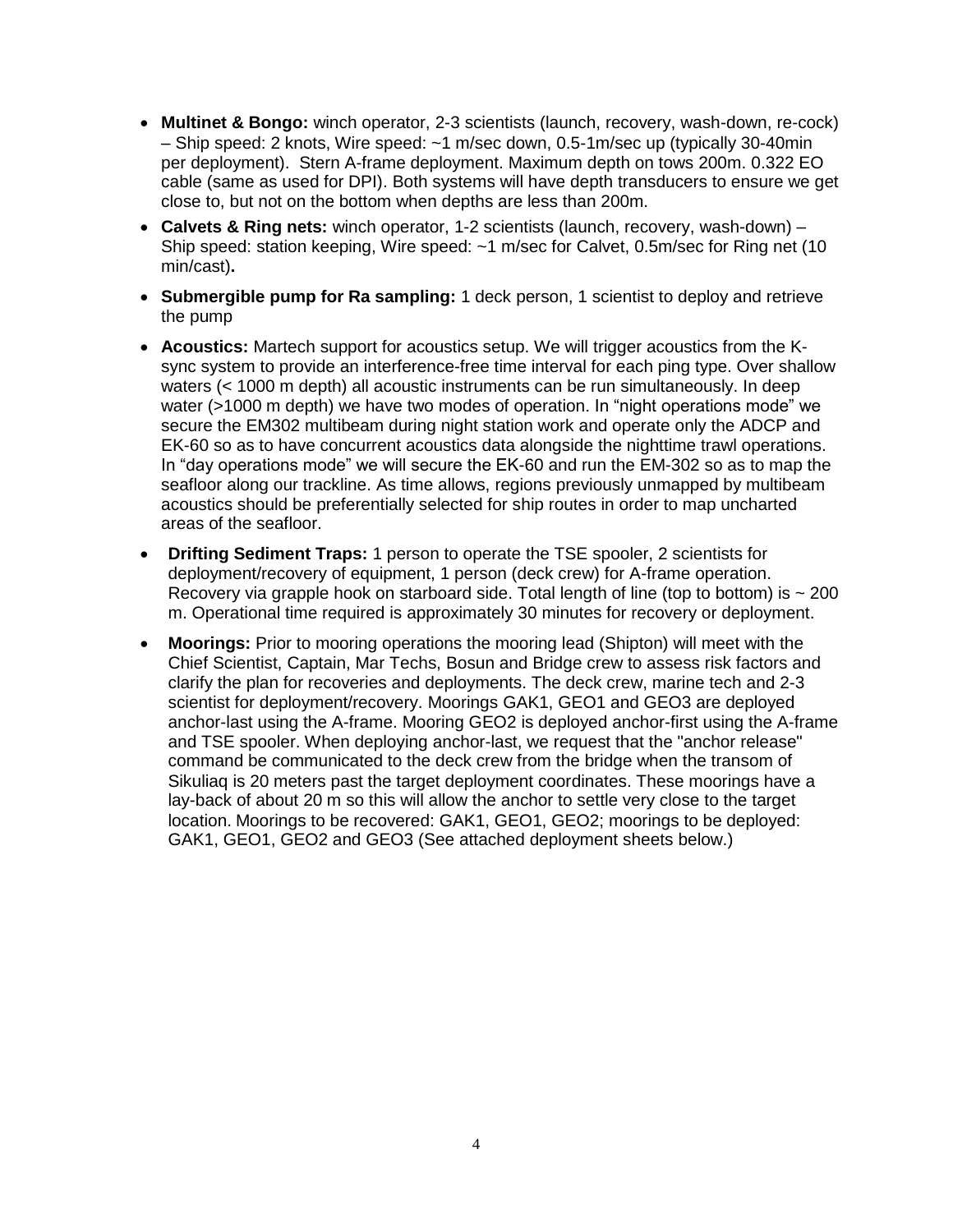### **Equipment and Supplies**

Ship's Science Equipment Needed:

- CTD Rosette
- Science Freezer in wet lab for chlorophyll extraction.
- -80 freezer for macro-nutrient, DOC, and genetic samples (x2).
- -20 freezer for organic iron ligand samples
- Forward walk-in incubator set at surface ambient temperature (somewhere near  $\sim$  6 C).
- $\bullet$  Aft walk-in incubator set at surface ambient temperature (somewhere near  $\sim$  5 C).
- 300 and 75 KHz acoustic Doppler current profilers
- EK60 fisheries acoustics
- Underway sampling system (TSG, nav, met, etc)
- Access to uncontaminated seawater system & debubbler system
- Access to Ultra-pure water systems
- Access to bridge & NMEA GPS feed for seabird observer
- Hoods in wet, analytical and main labs
- Seawater manifold for three deck-based incubators w/possibly "paws for safety" manifold
- TSE spooler for DPI and mooring cable payout
- Ship's A-frame & starboard side crane
- Under-crane winch & line counter
- Access to compressed air for the Fe-fish pump
- DPI fiberoptics winch & cable
- Mustang suits as needed for some scientists

### Scientist's Equipment Needed:

- Trace-metal clean CTD system (Baltic room storage), dedicated block, winch and line.
- Trace-metal clean towfish system (Deck storage) and spare (
- Wall-mounted racks for keeping TMC niskins during subsampling
- Positive pressure enclosure in the analytical lab. A cylinder of ultra clean nitrogen gas will be secured in the analytical lab.
- ISUS unit attached to flow-through system water
- Deep SUNA, UVP and LISST to install on ships CTD system
- 300 KHz Teledyne RDI Workhorse ADCP mounted in centerboard
- CalVet and ring nets [nets, flow-meters, frames, swivels, weights, spares]
- 2 Multinet system (coarse and fine nets, spare cod ends/nets)
- Bongo nets, & depressors
- Large deckboard incubators plumbed to flowing seawater system
- Filtration systems
- A tank of He gas for processing of Ra samples
- Fluorometers & Centrifuge
- Oxygen titration system
- Laptop computers
- 16 cases (24/cs) of 16-oz zooplankton sample bottles
- 5 cases (12/cs) of 32-oz zooplankton sample bottles
- Several coolers with nutrient and TMC bottles
- Microscopes (4) and supplies for handling and incubation of copepods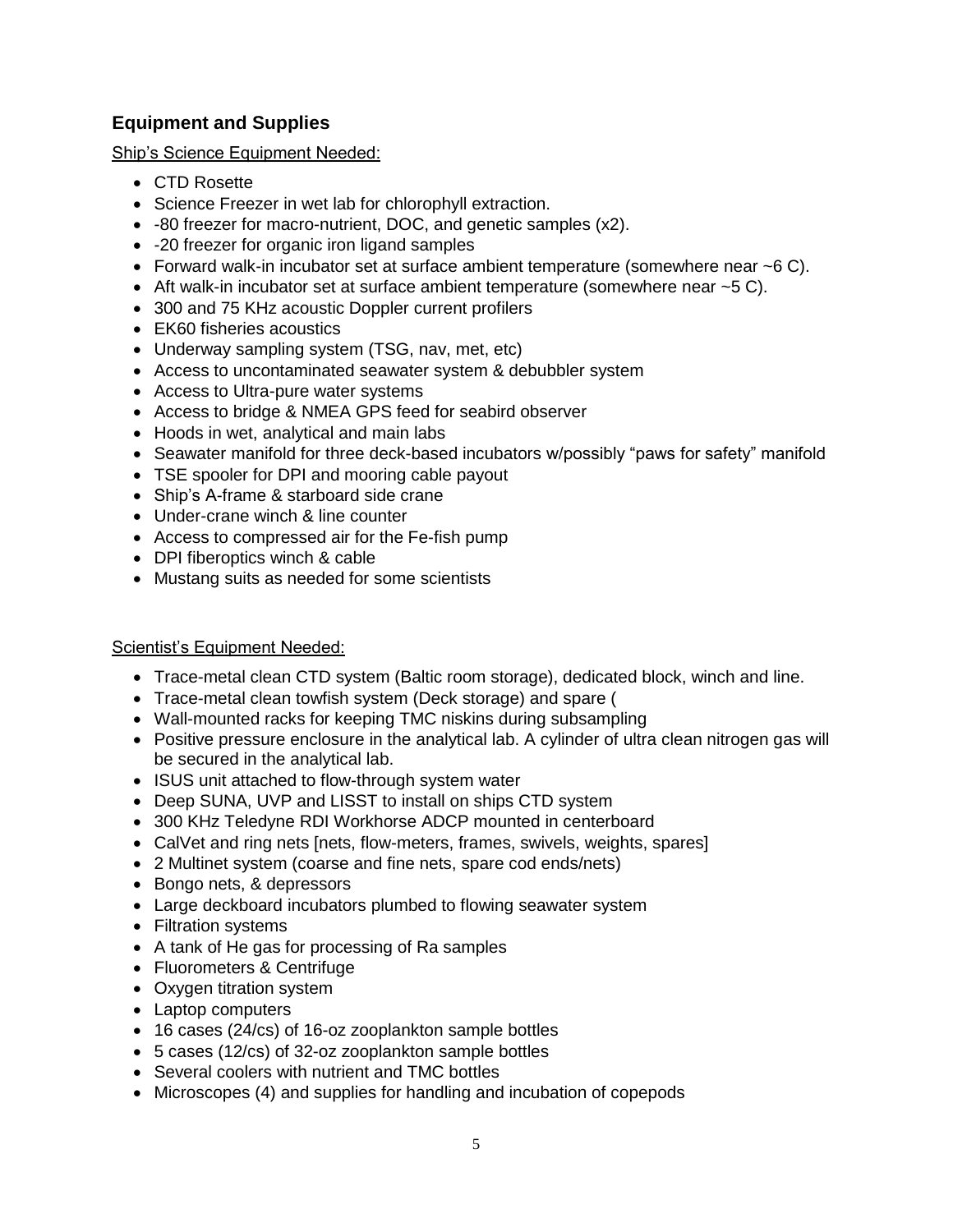- $\bullet$  Incubators: 2 x 4 cu ft. required near zooplankton work area
- Refrigerated Circulators
- Liquid nitrogen dewar
- Mooring instruments, tools, anchors and line
- Dynacon CTD winch
- Optical flow-through system
- DPI towed system stored on backdeck
- Drifting sediment traps
- Large plastic containers, tubing, and in-situ pumps for Ra work

#### Hazardous Materials (See Hazmat manifest and MSDS archive):

- Formaldehyde 2x20L carboy (Hopcroft); cubitaner (Shipton)
- Rose Bengal Stain 50g (Hopcroft)
- Ethanol 40L (Hopcroft); 1L (Hennon)
- Mercuric Chloride ? ml (Norgaard), 10 ml (Aguilar-Islas); ?ml (Shipton)
- 3N HCl (25% v/v) (500 ml) (Aguilar-Islas)
- 1 N HCl (1 L) (Strom); 500ml (Hennon)
- $\bullet$  12N HCl (2 L) (Strom)
- Acetone 16L (Strom)
- DAPI stain  $-10$  mg (Strom)
- Glutaraldehyde (10%) 2 L (Strom); 10ml (Hennon)
- Lugol's solution (1L) (Strom)
- Lithium batteries in instruments (Shipton)
- Liquid Nitrogen 20 L (Hennon)



### **Deck Layout:**

**Figure 1.** Draft layout of gear on deck with some weights included.

27.7

100.1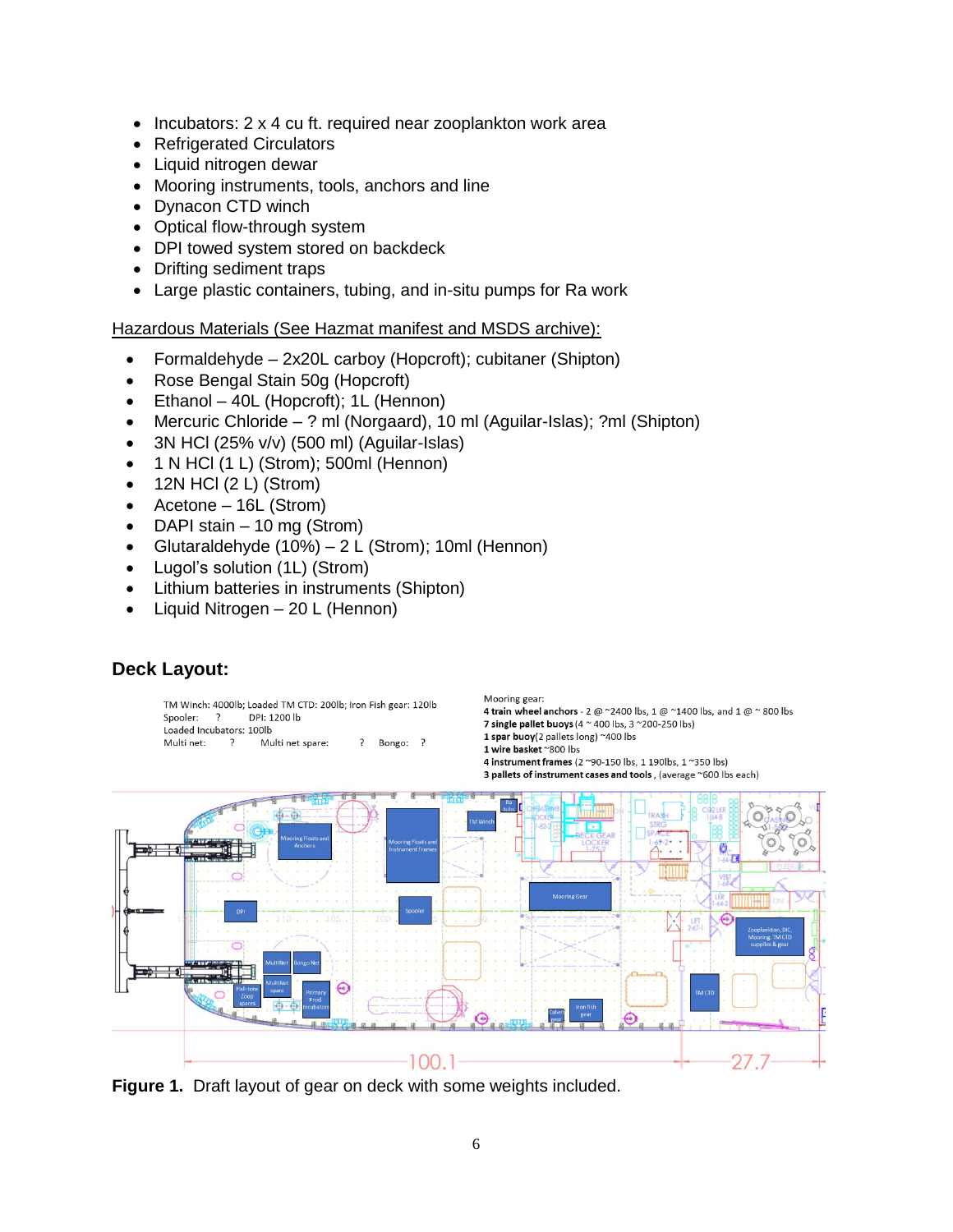### **Draft Cruise Activity Schedule**

Note: all dates are approximate and subject to change based on weather, operations, supply of coffee and chocolate, and other factors.

- 4/18 Science Party arrives in Seward. All scientist overnight at hotel(?)
- 4/19 Ship loading begins at 8am. Setup of labs
- 4/20 Set up labs. Sikuliaq sails after dinner (~7 pm) First station (RES 2.5) is under 1 hour from dock. Sample station RES 2.5. Transect towards KOD Line
- 4/21 KOD Line sampling activities begin, with day and night splits
- 4/22 Continue KOD Line Sampling
- 4/23 Continue KOD Line Sampling
- 4/24 End KOD Line; Steam to MID Line
- 4/25 Begin MID Line sampling activities (Day night splits)
- 4/26 Continue MID Line sampling
- 4/27 Continue MID Line stations
- 4/28 Steam to PWS and begin sampling activities
- 4/29 Continue sampling PWS; Steam to GAK1
- 4/30 GAK 1 Mooring; DPI to GEO
- 5/1 GEO Moorings; DPI to GAK 15
- 5/2 GAK Line sampling activities begin, with day night splits
- 5/3 GAK Line activities continue
- 5/4 GAK Line activities continue
- 5/5 GAK Line activities continue
- 5/6 GAK Line activities continue
- 5/7 Return to Seward by 4 pm, begin demobilization Science party sleeps on board
- 5/8 Finish demobilization, science party departs Seward

### **Pre- and Post- Cruise Activity Schedule**

- 4/18 Russ's Van, UAF vehicles and UHaul depart for Seward, arrive ~ dinner time. Sleep at Breeze Inn, the appartments or the ship (Russ and Hannah)
- 4/19 Begin ship setup at ~8am SMC dock. Gwenn's truck departs for Seward
- 4/20 Continue ship set-up. Depart if possible in the evening to do RES2.5.
- 4/21 Sikuliaq definitely underway by 6am
- 5/7 Sikuliaq returns to dock by mid-afternoon packup begin.
- 5/8 Finish pack up and Demob. Science party departs for Fairbanks by early afternoon using UAF vehicles, Russ' van.

#### **Transport:**

Russ' Van: (up to 6) Rental car: WWU team (3) UAF Truck: Ana, Mette and gear (samples on way back) UAF vehicle: Emily (up to 11) Personal Transport: Gwenn + 3 UHaul\*: Tom + 1 and equipment/supplies \* Not available on way back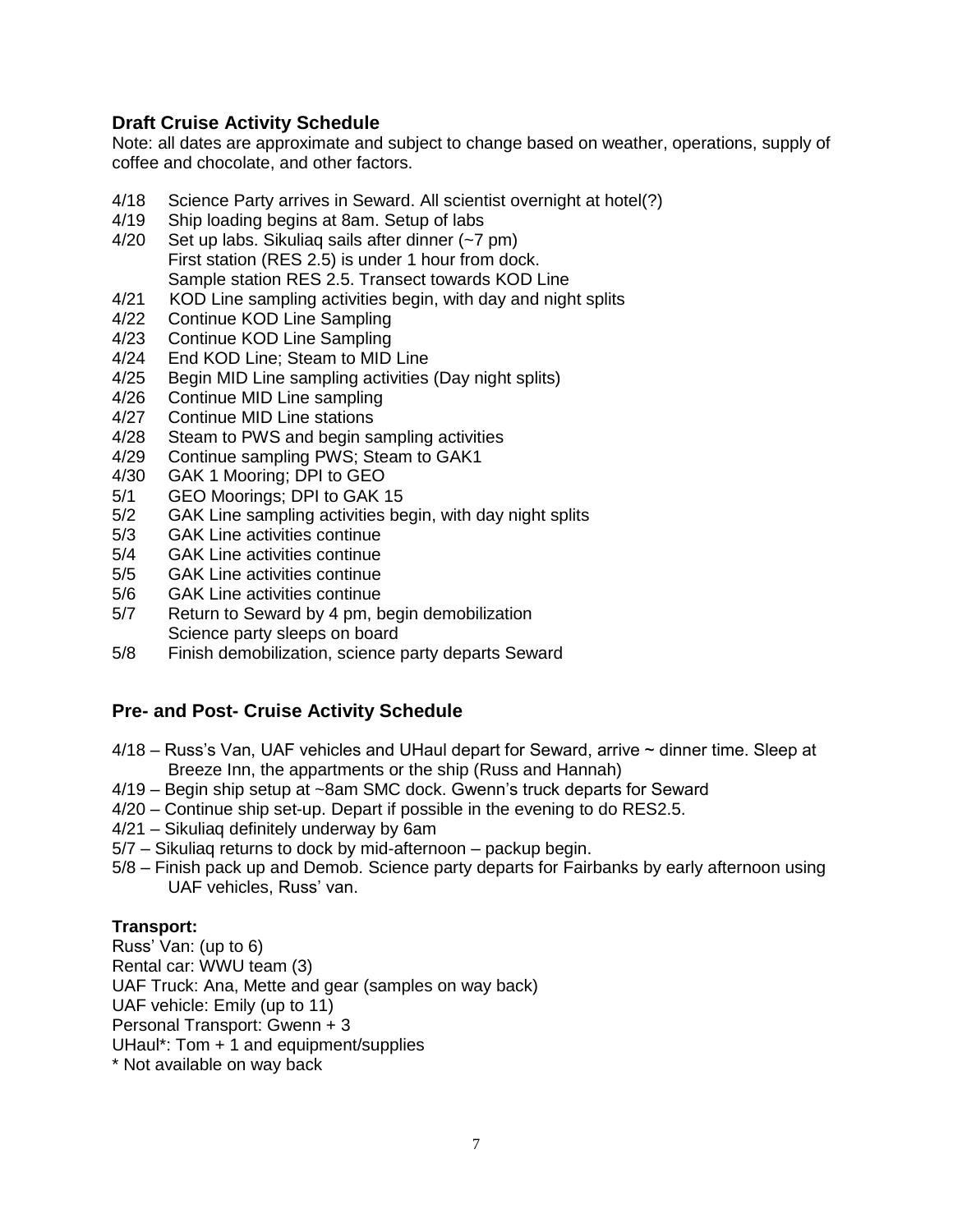### **Station Locations**

The maps and tables below provide an overview for the NGA LTER station locations. See the Way Point Tool spreadsheet with the stations that will be visited during this cruise.

### **Table 1: Stations along the Seward Line (GAK Line) and in Prince William Sound.**

Highlighted in green are intensive stations. In grey are stations not visited during this cruise.

| <b>Latitude N</b>                    |                    | <b>Longitude W</b> |       |                     |  |  |  |
|--------------------------------------|--------------------|--------------------|-------|---------------------|--|--|--|
|                                      | (degrees, minutes) | (degrees, minutes) |       | <b>Station Name</b> |  |  |  |
| <b>Resurrection Bay Station</b>      |                    |                    |       |                     |  |  |  |
| 60                                   | 1.5                | 149                | 21.5  | <b>RES2.5</b>       |  |  |  |
|                                      | <b>Seward Line</b> |                    |       |                     |  |  |  |
| 59                                   | 50.7               | 149                | 28    | GAK1                |  |  |  |
| 59                                   | 46                 | 149                | 23.8  | GAK1I               |  |  |  |
| 59                                   | 41.5               | 149                | 19.6  | GAK2                |  |  |  |
| 59                                   | 37.6               | 149                | 15.5  | GAK2I               |  |  |  |
| 59                                   | 33.2               | 149                | 11.3  | GAK3                |  |  |  |
| 59                                   | 28.9               | 149                | 7.1   | GAK3I               |  |  |  |
| 59                                   | 24.5               | 149                | 2.9   | GAK4                |  |  |  |
| 59                                   | 20.1               | 148                | 58.7  | GAK4I               |  |  |  |
| 59                                   | 15.7               | 148                | 54.5  | GAK <sub>5</sub>    |  |  |  |
| 59                                   | 11.4               | 148                | 50.3  | GAK5I               |  |  |  |
| 59                                   | 7                  | 148                | 46.2  | GAK6                |  |  |  |
| 59                                   | 2.7                | 148                | 42    | GAK6I               |  |  |  |
| 58                                   | 58.3               | 148                | 37.8  | GAK7                |  |  |  |
| 58                                   | 52.9               | 148                | 33.6  | GAK7I               |  |  |  |
| 58                                   | 48.5               | 148                | 29.4  | GAK8                |  |  |  |
| 58                                   | 44.6               | 148                | 25.2  | GAK8I               |  |  |  |
| 58                                   | 40.8               | 148                | 21    | GAK9                |  |  |  |
| 58                                   | 36.7               | 148                | 16.7  | GAK9I               |  |  |  |
| 58                                   | 32.5               | 148                | 12.7  | GAK10               |  |  |  |
| 58                                   | 23.3               | 148                | 4.3   | GAK11               |  |  |  |
| 58                                   | 14.6               | 147                | 56    | GAK12               |  |  |  |
| 58                                   | 5.9                | 147                | 47.6  | GAK13               |  |  |  |
| 57                                   | 56.6               | 147                | 39    | GAK14               |  |  |  |
| 57                                   | 47.5               | 147                | 30    | GAK15               |  |  |  |
| <b>Prince William Sound Stations</b> |                    |                    |       |                     |  |  |  |
| 60                                   | 7.5                | 147                | 50    | KIP <sub>0</sub>    |  |  |  |
| 60                                   | 16.7               | 147                | 59.2  | KIP <sub>2</sub>    |  |  |  |
| 60                                   | 22.78              | 147                | 56.17 | PWS1                |  |  |  |
| 60                                   | 32.1               | 147                | 48.2  | PWS <sub>2</sub>    |  |  |  |
| 60                                   | 40                 | 147                | 40    | PWS3                |  |  |  |
| 60                                   | 49.25              | 147                | 24    | <b>PWSA</b>         |  |  |  |
| 60                                   | 45                 | 147                | 14    | <b>PWSB</b>         |  |  |  |
| 60                                   | 38.1               | 147                | 10    | <b>PWSC</b>         |  |  |  |
| 60                                   | 31.5               | 147                | 7.6   | <b>PWSD</b>         |  |  |  |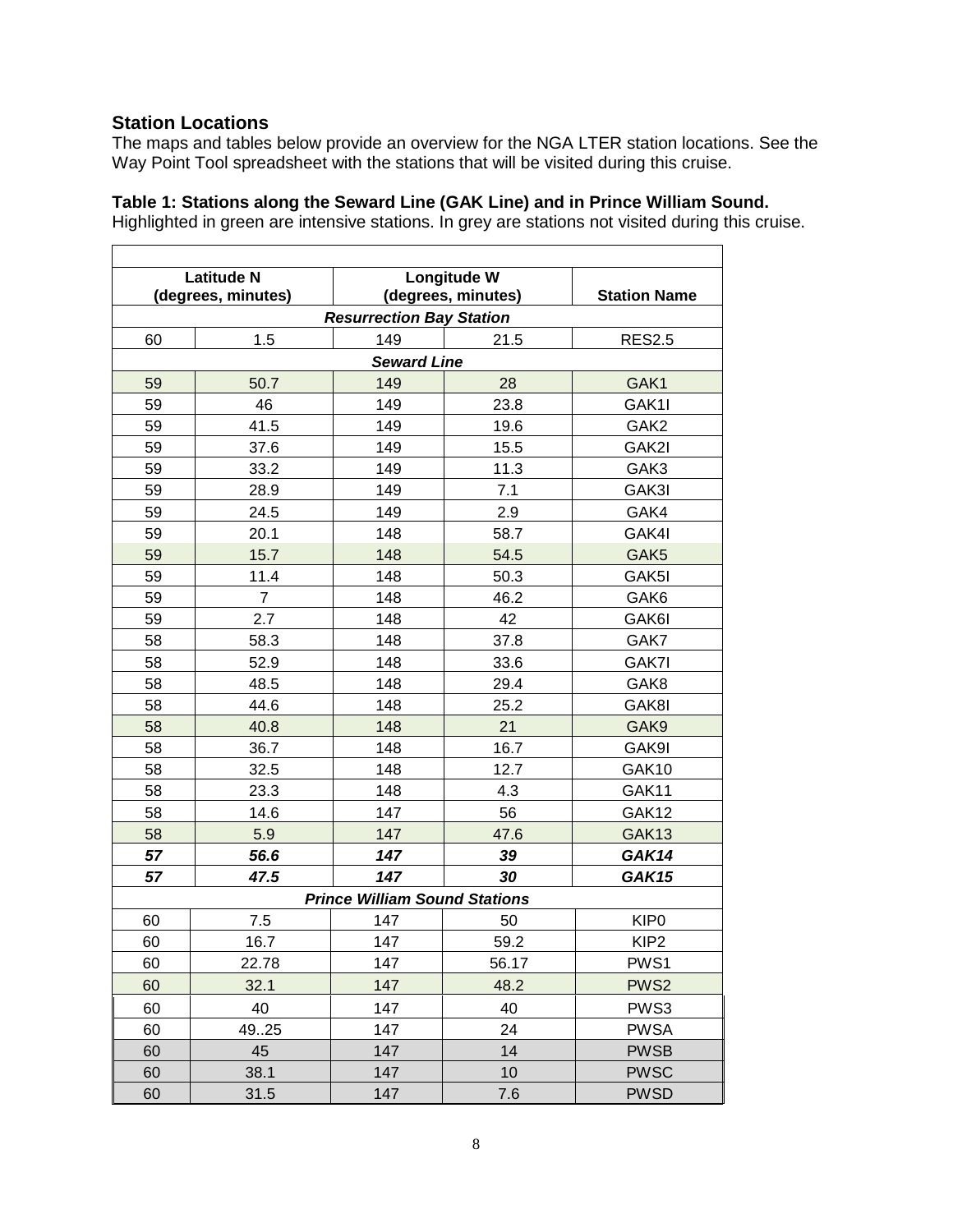| 60                          | 24.3           | 147 | 58.3   | <b>PWSE</b>     |  |  |
|-----------------------------|----------------|-----|--------|-----------------|--|--|
| 60                          | 24             | 146 | 45     | <b>PWSF</b>     |  |  |
| <b>Columbia Glacier</b>     |                |     |        |                 |  |  |
| 61                          | 7.4            | 147 | 3.8    | CG <sub>0</sub> |  |  |
| 60                          | 59.5           | 147 | 4.2    | CG1             |  |  |
| 60                          | 57.6           | 147 | 5.9    | CG <sub>2</sub> |  |  |
|                             | <b>Icy Bay</b> |     |        |                 |  |  |
| 60                          | 16.3           | 148 | 21.7   | IB <sub>0</sub> |  |  |
| 60                          | 14.5           | 148 | 20.1   | IB <sub>1</sub> |  |  |
| 60                          | 16.3           | 148 | 14     | IB <sub>2</sub> |  |  |
| <b>Montague Strait Line</b> |                |     |        |                 |  |  |
| 59                          | 57.257         | 147 | 55.602 | MS1             |  |  |
| 59                          | 56.6           | 147 | 53.7   | MS <sub>2</sub> |  |  |
| 59                          | 55.9           | 147 | 51.4   | MS3             |  |  |
| 59                          | 55.2           | 147 | 49.7   | MS4             |  |  |

**Table 2. New LTER Stations.** Highlighted in green are intensive stations.

| <b>Latitude N</b>            |       | Longitude W        |       |                     |  |
|------------------------------|-------|--------------------|-------|---------------------|--|
| (degrees, minutes)           |       | (degrees, minutes) |       | <b>Station Name</b> |  |
| <b>Kodiak Line</b>           |       |                    |       |                     |  |
| 58                           | 14.7  | 151                | 35.4  | KOD1                |  |
| 58                           | 7.8   | 151                | 23.07 | KOD <sub>2</sub>    |  |
| 58                           | 0.9   | 151                | 10.74 | KOD3                |  |
| 57                           | 54    | 150                | 58.17 | KOD4                |  |
| 57                           | 47.1  | 150                | 45.6  | KOD5                |  |
| 57                           | 40.26 | 150                | 32.97 | KOD6                |  |
| 57                           | 33.42 | 150                | 20.34 | KOD7                |  |
| 57                           | 26.37 | 150                | 7.95  | KOD <sub>8</sub>    |  |
| 57                           | 19.32 | 149                | 55.56 | KOD <sub>9</sub>    |  |
| 57                           | 12.27 | 149                | 43.17 | KOD10               |  |
| <b>Middleton Island Line</b> |       |                    |       |                     |  |
| 60                           | 15    | 145                | 30    | MID <sub>1</sub>    |  |
| 60                           | 10.5  | 145                | 34.5  | MID1i               |  |
| 60                           | 6     | 145                | 39    | MID <sub>2</sub>    |  |
| 60                           | 1.5   | 145                | 43.5  | MID <sub>2i</sub>   |  |
| 59                           | 57    | 145                | 48    | MID <sub>3</sub>    |  |
| 59                           | 52.5  | 145                | 52.5  | MID3i               |  |
| 59                           | 48    | 145                | 57    | MID4                |  |
| 59                           | 43.5  | 146                | 1.5   | MID4i               |  |
| 59                           | 39    | 146                | 6     | MID <sub>5</sub>    |  |
| 59                           | 34.5  | 146                | 10.5  | MID5i               |  |
| 59                           | 30    | 146                | 15    | MID <sub>6</sub>    |  |